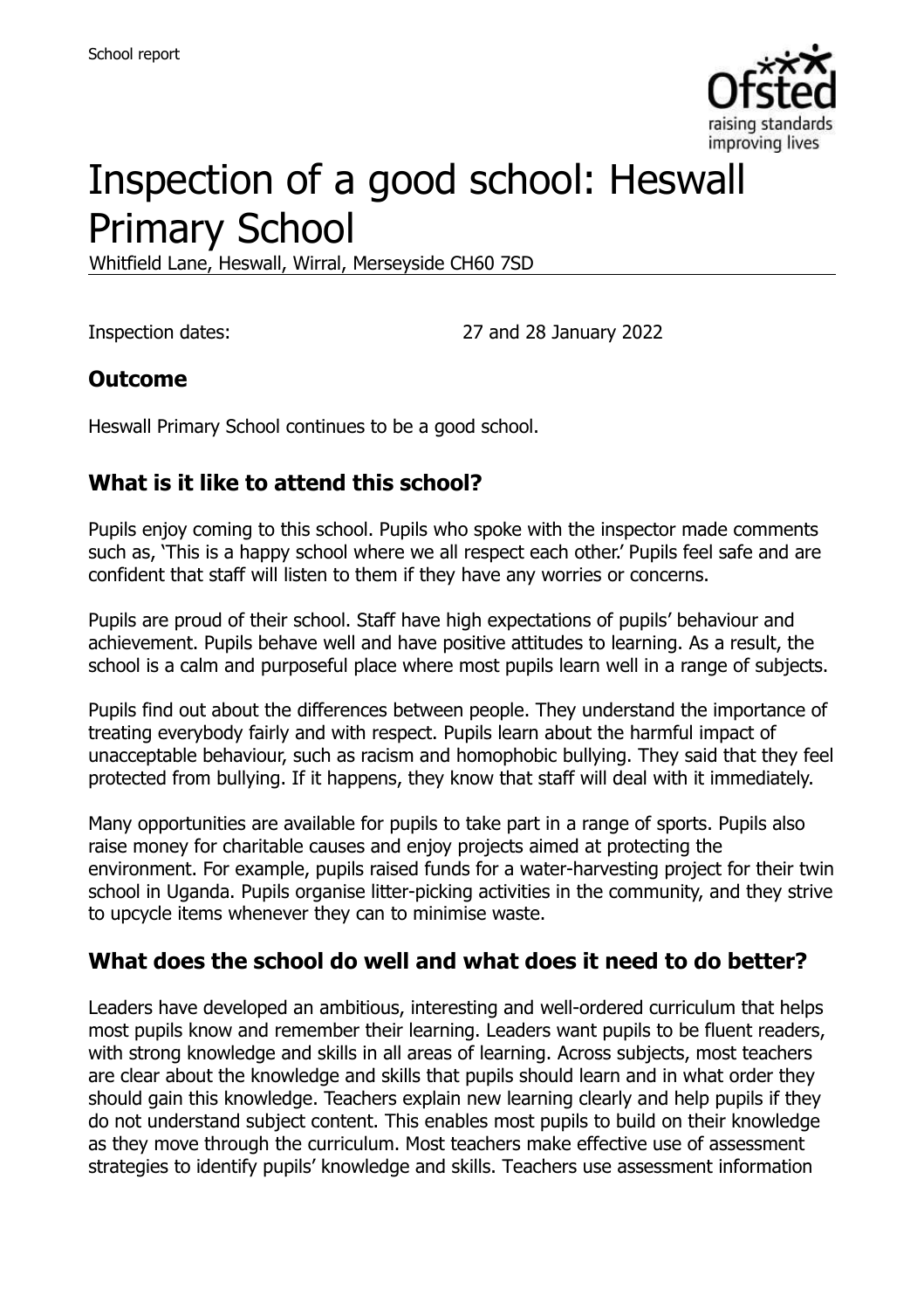

well to set learning activities in subjects, including English and mathematics, that build on what pupils know and can do.

The COVID-19 pandemic has had an impact on how well pupils have been able to build their learning. Leaders are adapting the curriculum to ensure that most pupils can catch up on forgotten or missed learning. However, some gaps are still evident. For example, some pupils in key stage 1 have not developed some of the basic rules for calculating.

Reading is central to the curriculum. Pupils enjoy reading and read regularly. Pupils in key stage 2 read fluently and are familiar with the work of a wide range of authors. Pupils in key stage 1 use their knowledge of phonics well to sound out and read unfamiliar words. Phonics sessions in the Reception class help to enhance children's understanding of letters and the sounds that they represent. Story time in early years contributes to children's developing love of books. The one-to-one support available for those in the early stages of reading is effective in helping pupils to catch up with their peers.

Pupils with special educational needs and/or disabilities (SEND) benefit from effective support from well-trained staff, who keep a close check on pupils' learning. Staff promptly identify pupils' needs. Staff work closely with parents and carers and specialist partners to ensure that pupils with SEND can access the curriculum and build up their knowledge effectively.

Lessons are rarely affected by low-level disruption. Staff have effective ways of handling pupils' behaviour and showing pupils how to manage their own behaviour. This enables the majority of pupils to take part in learning well so that they know more and remember more as they progress through the school.

Leaders provide pupils with a wide range of activities beyond class lessons. Pupils pursue their interests in art and design, computer, football and netball clubs. They hone their musical talents on the guitar, ukulele and drums. Pupils relish visits to theatres, gardens, zoos and museums. They are diligent school captains and prefects. As trained mentors, older pupils look after their younger peers. Leaders provide opportunities to deepen pupils' understanding and appreciation of ecological issues.

Staff enjoy working at the school. Their morale is high. Staff recognise leaders' efforts to consider their workload and well-being. Staff feel valued and fully included in decisionmaking about matters such as school improvement. Governors have a clear overview of the curriculum's effectiveness. They provide helpful support to aid leaders in reaching their high ambitions for all pupils.

# **Safeguarding**

The arrangements for safeguarding are effective.

There is a strong culture of safeguarding in the school. Leaders ensure that staff and governors are trained well and know how to keep pupils safe.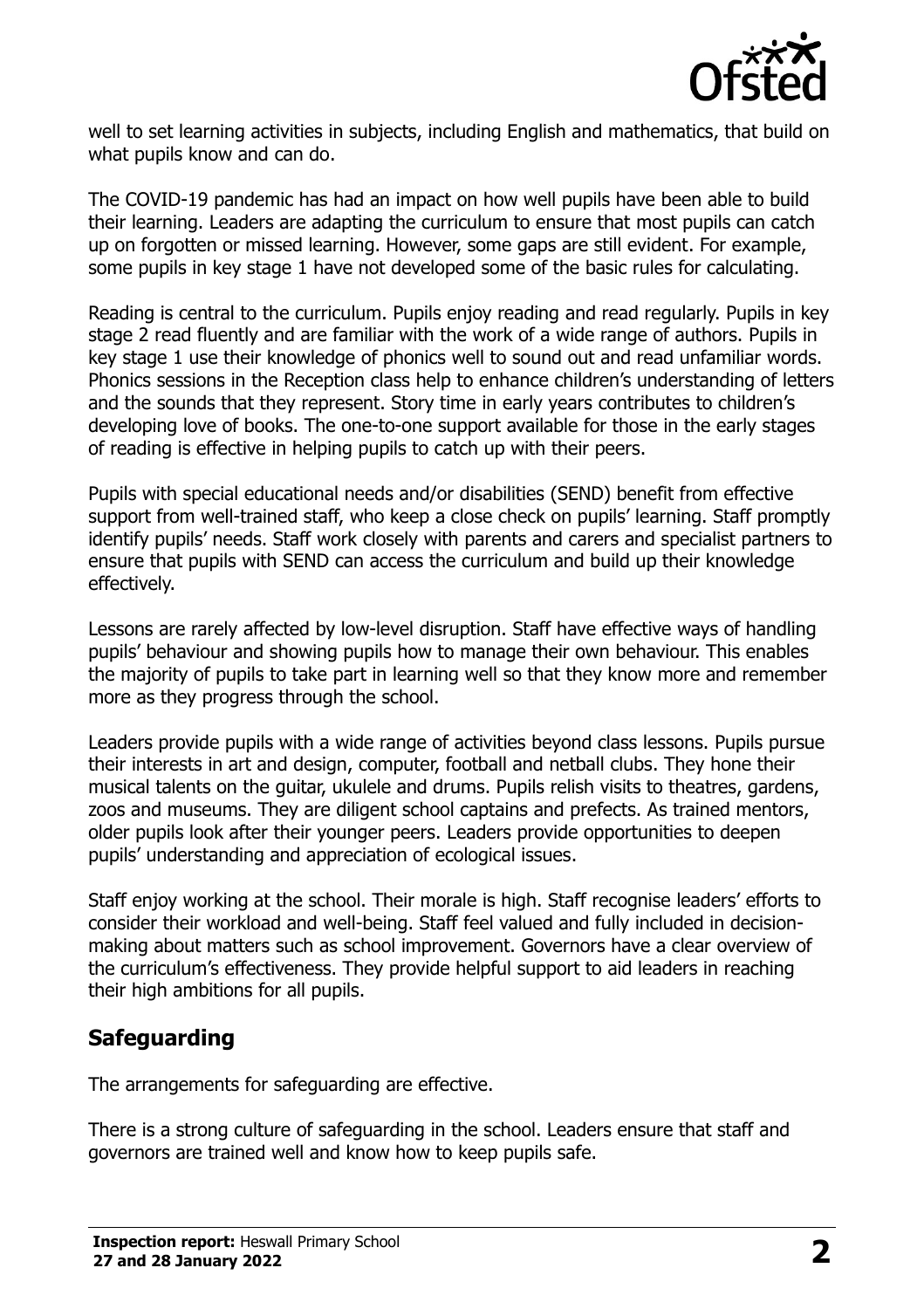

Staff follow the school's comprehensive safeguarding policies and procedures closely. For example, they know how to spot potential signs of neglect or abuse. They take immediate action to record and report any concerns that they have about pupils. Leaders act promptly to provide the help that pupils need. They make referrals to outside agencies, such as social care, when required.

Staff ensure that pupils know how to keep themselves safe in different situations, such as when using the internet.

# **What does the school need to do to improve?**

# **(Information for the school and appropriate authority)**

■ Owing to the COVID-19 pandemic, some pupils have not gained secure knowledge about certain aspects of the curriculum. This hampers pupils' ability to build on what they know. Leaders should ensure that teachers have the knowledge and expertise to ensure that pupils' learning is remembered over time.

# **Background**

When we have judged a school to be good, we will then normally go into the school about once every four years to confirm that the school remains good. This is called a section 8 inspection of a good or outstanding school, because it is carried out under section 8 of the Education Act 2005. We do not give graded judgements on a section 8 inspection. However, if we find evidence that a school would now receive a higher or lower grade, then the next inspection will be a section 5 inspection. Usually this is within one to two years of the date of the section 8 inspection. If we have serious concerns about safeguarding, behaviour or the quality of education, we will deem the section 8 inspection a section 5 inspection immediately.

This is the second section 8 inspection since we judged the school to be good in March 2012.

# **How can I feed back my views?**

You can use [Ofsted Parent View](https://parentview.ofsted.gov.uk/) to give Ofsted your opinion on your child's school, or to find out what other parents and carers think. We use information from Ofsted Parent View when deciding which schools to inspect, when to inspect them and as part of their inspection.

The Department for Education has further quidance on how to complain about a school.

If you are the school and you are not happy with the inspection or the report, you can [complain to Ofsted.](https://www.gov.uk/complain-ofsted-report)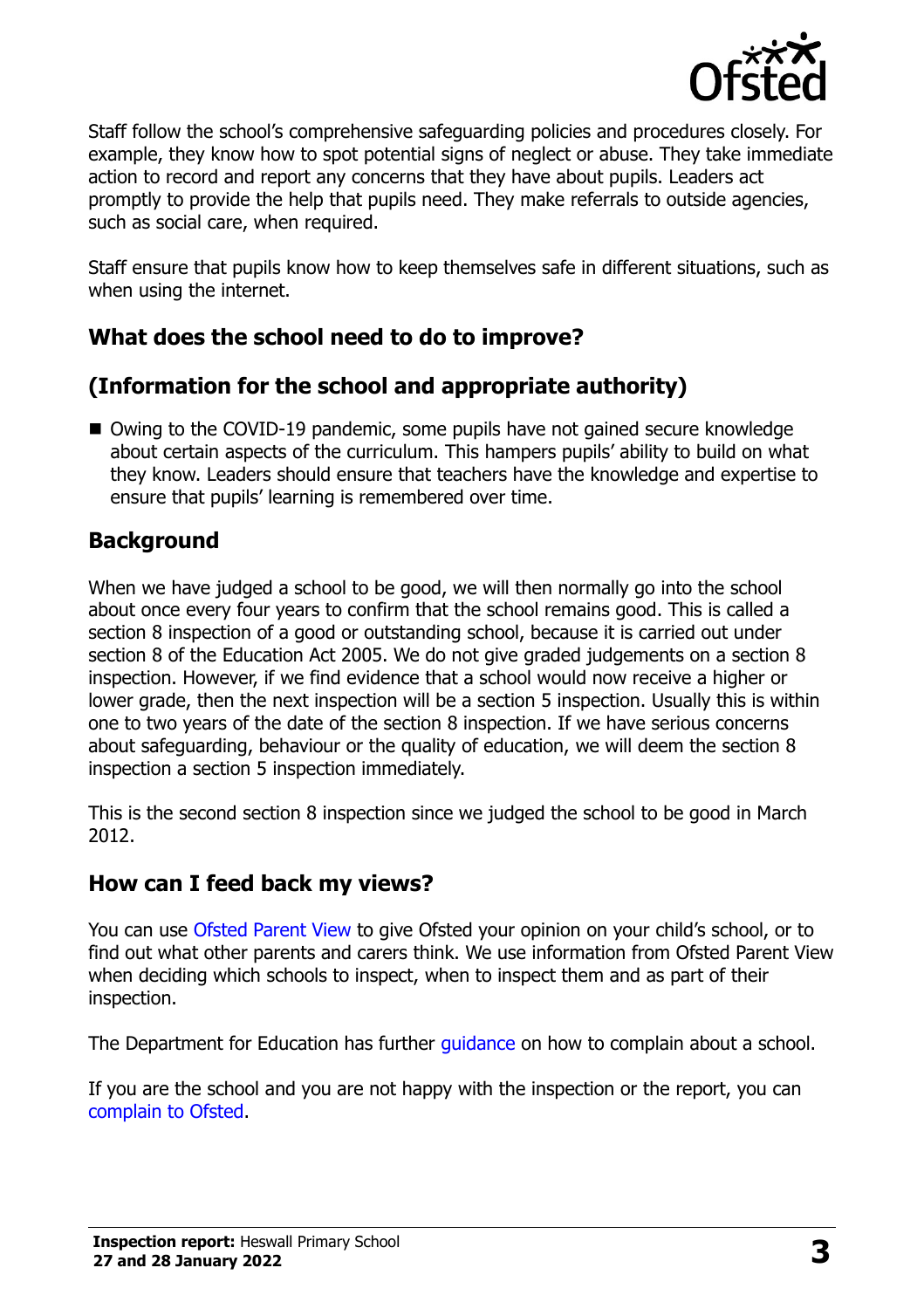

# **Further information**

You can search for [published performance information](http://www.compare-school-performance.service.gov.uk/) about the school.

In the report, '[disadvantaged pupils](http://www.gov.uk/guidance/pupil-premium-information-for-schools-and-alternative-provision-settings)' refers to those pupils who attract government pupil premium funding: pupils claiming free school meals at any point in the last six years and pupils in care or who left care through adoption or another formal route.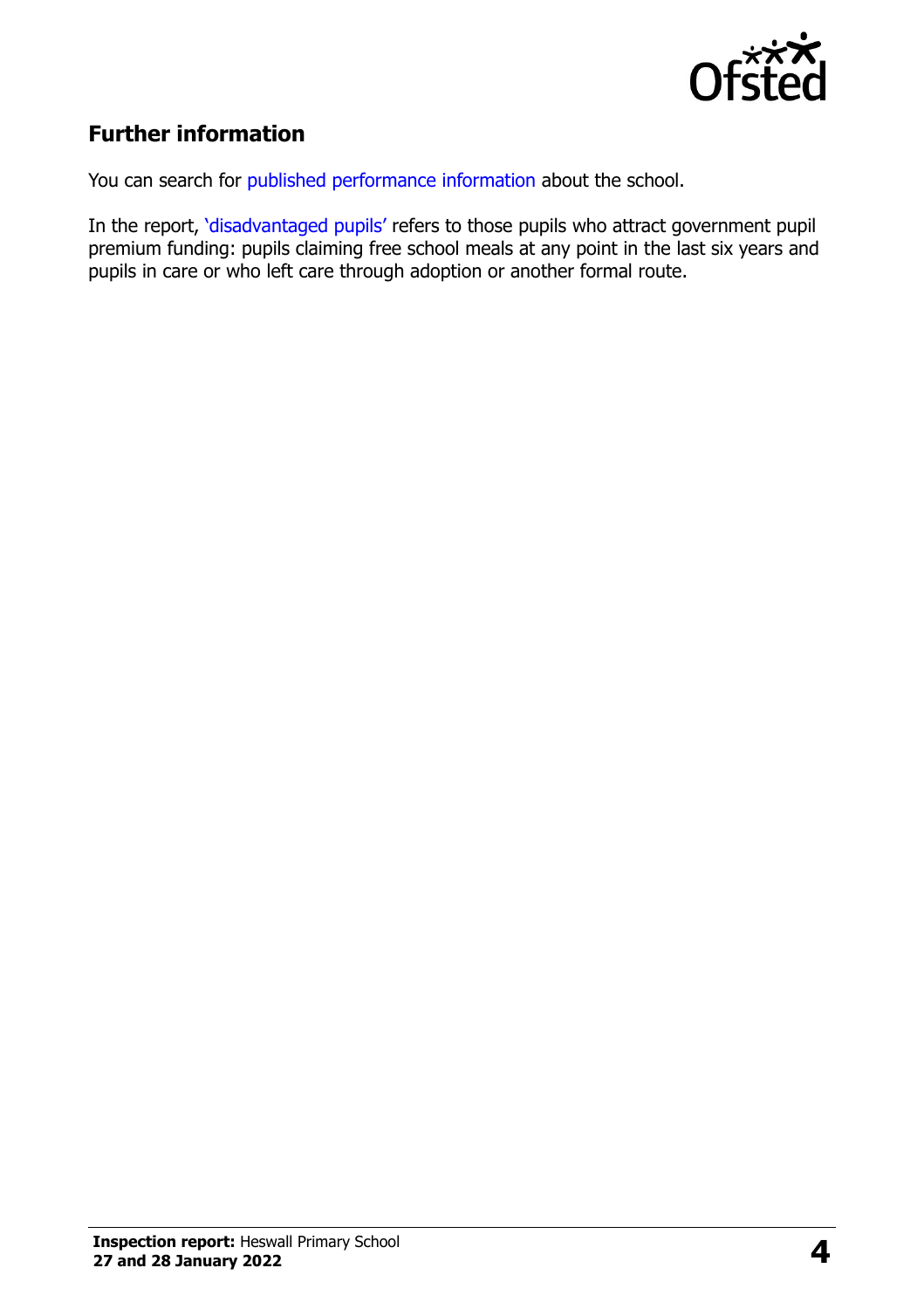

## **School details**

| Unique reference number             | 105038                                                               |
|-------------------------------------|----------------------------------------------------------------------|
| <b>Local authority</b>              | Wirral                                                               |
| <b>Inspection number</b>            | 10211274                                                             |
| <b>Type of school</b>               | Primary                                                              |
| <b>School category</b>              | Community                                                            |
| Age range of pupils                 | 4 to 11                                                              |
| <b>Gender of pupils</b>             | Mixed                                                                |
| Number of pupils on the school roll | 217                                                                  |
| <b>Appropriate authority</b>        | The governing body                                                   |
| <b>Chair</b>                        | Linda Spall                                                          |
| <b>Headteacher</b>                  | Jonathan Lawrenson                                                   |
| <b>Website</b>                      | www.heswall-primary.wirral.sch.uk                                    |
| Date of previous inspection         | 25 January 2017, under section 8 of the<br><b>Education Act 2005</b> |

# **Information about this school**

- There have been no significant changes since the previous inspection.
- The school does not use alternative provision.

#### **Information about this inspection**

This was the first routine inspection the school had received since the COVID-19 pandemic began. The inspector discussed the impact of the pandemic with leaders, and has taken that into account in his evaluation of the school.

- The inspector held meetings with the headteacher, deputy headteacher and the special educational needs coordinator. The inspector held a virtual meeting with nine governors, including the chair of the governing body.
- The inspector carried out deep dives into these subjects: early reading, mathematics and science. For each deep dive, he considered the curriculum and spoke to leaders about their subjects. The inspector conducted lesson visits, spoke with pupils and looked at a range of pupils' work. The inspector also talked with class teachers and teaching assistants from the classes that he visited. The inspector observed pupils reading.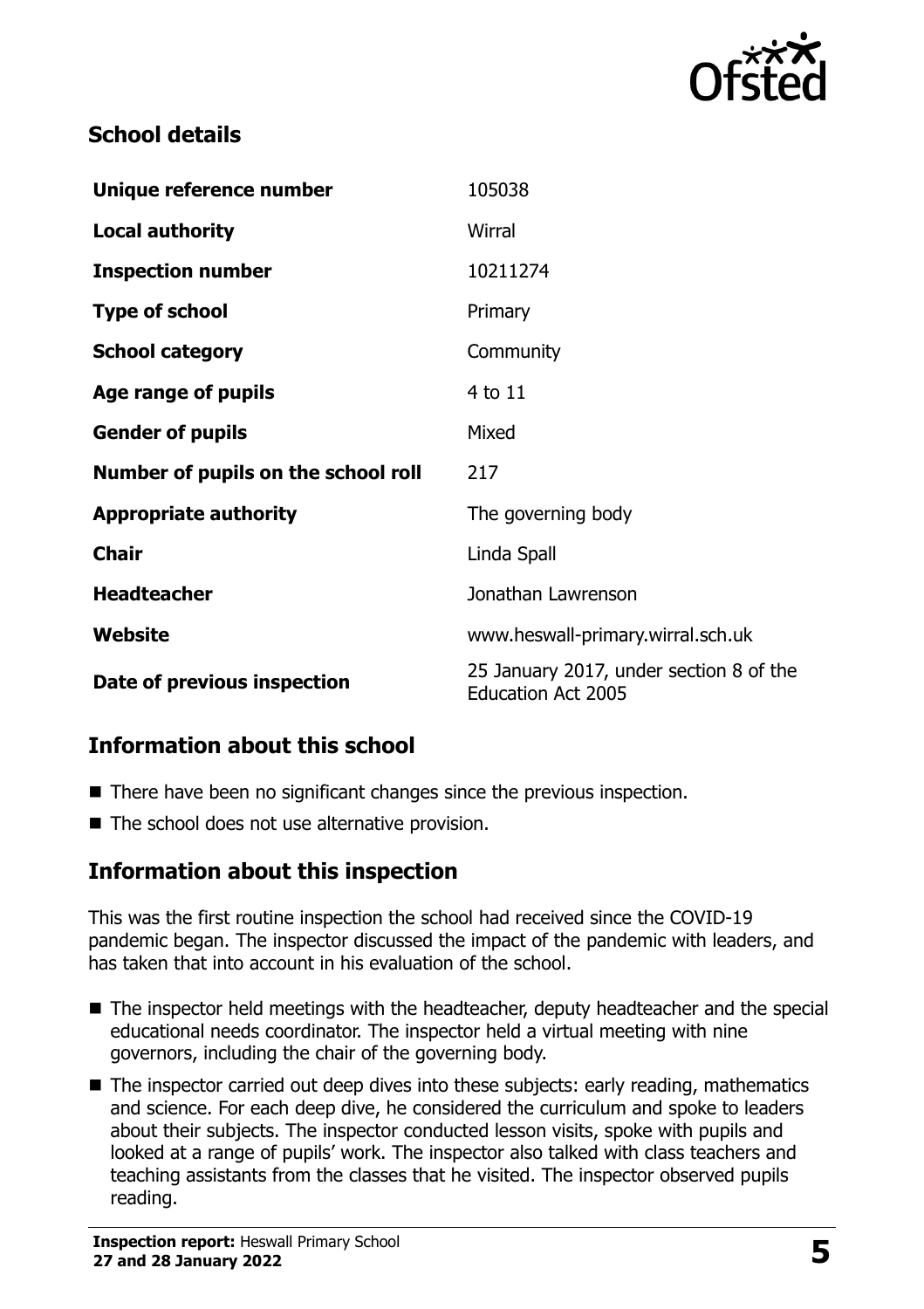

- The inspector spoke with staff about their workload and well-being.
- The inspector spoke with parents to gather their views about the school and he considered the responses to Ofsted's staff and pupil surveys. The inspector also considered responses to Ofsted's Parent View.
- The inspector examined a range of policies, schemes of work and curriculum plans. He also scrutinised safeguarding information, including the school's safeguarding policy. The inspector spoke to the designated safeguarding lead about the reporting and recording of any safeguarding incidents. He also talked with pupils about their safety, welfare and safeguarding.

#### **Inspection team**

Lenford White, lead inspector Ofsted Inspector